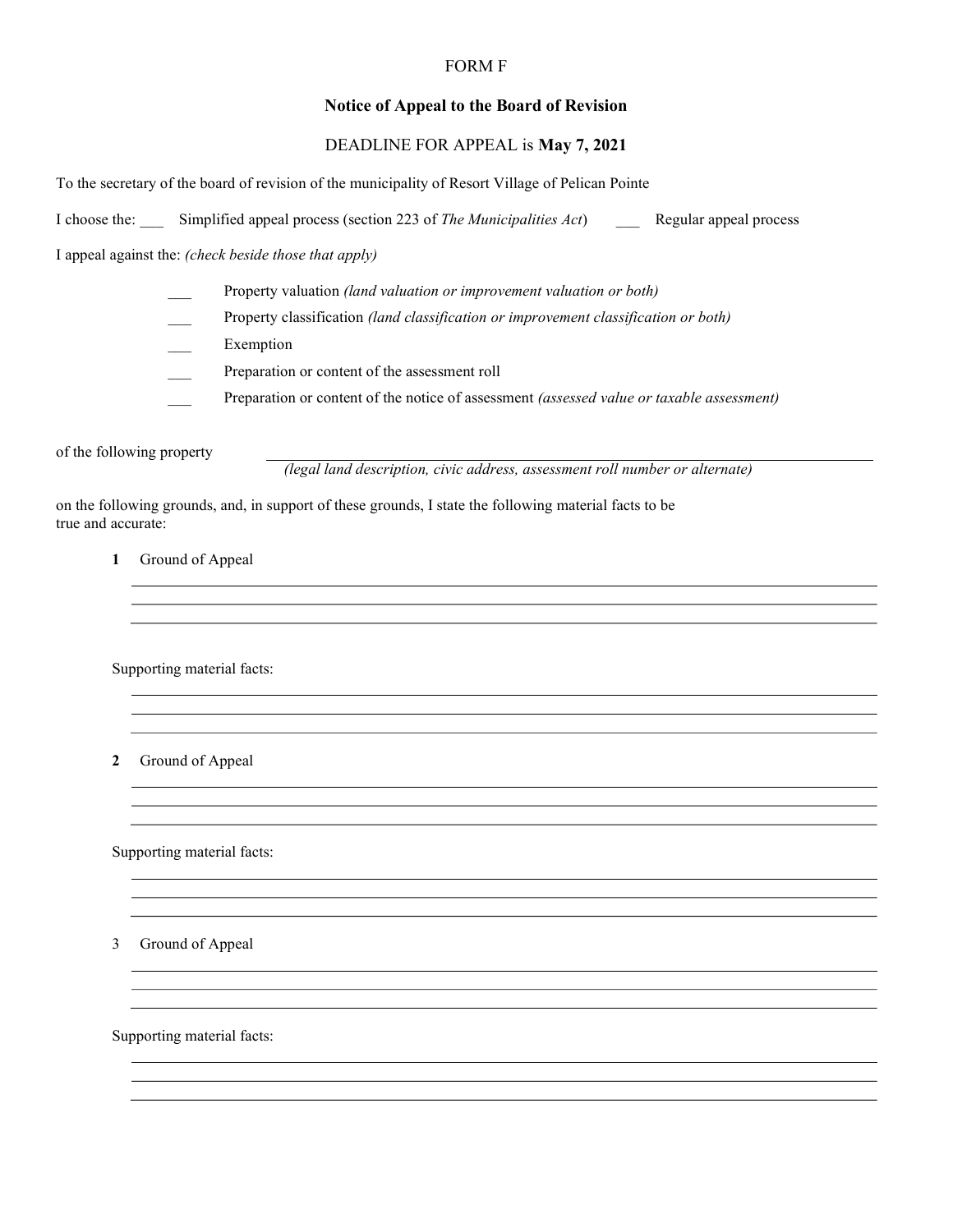(Attach extra sheets if necessary)

I discussed my appeal with of the municipality

(assessor's or assessment appraiser's name)

on and the following is a summary of that discussion:

(month/day/year)

(Include the outcome of the discussion and any details of the facts or issues agreed to by the parties)

### OR

I have not discussed my appeal with the municipality's assessor for the following reasons: (Provide reasons why no discussion was held

(attach extra sheets if necessary)

| Appellant's Name: |                   | Agent's Name ( <i>if named/known</i> <sup>2</sup> ): |                   |  |
|-------------------|-------------------|------------------------------------------------------|-------------------|--|
| Mailing Address:  |                   | Mailing Address:                                     |                   |  |
| City/Town:        |                   | City/Town:                                           |                   |  |
| Province:         | Postal Code:      | Province:                                            | Postal Code:      |  |
| Home Phone #:     | Business Phone #: | Home Phone #:                                        | Business Phone #: |  |
| Fax $#$ :         | Cell $#$ :        | Fax $#$ :                                            | Cell $#$ :        |  |
| E-mail address:   |                   | E-mail address:                                      |                   |  |

The appellant's interest in the property is:

|                                           |        | (e.g. owner, tenant, property manager) |  |                                 |                     |
|-------------------------------------------|--------|----------------------------------------|--|---------------------------------|---------------------|
| Dated this                                | day of |                                        |  | 20                              |                     |
|                                           | (day)  | (month)                                |  | (year)                          |                     |
| Assessment Value under Appeal: \$         |        |                                        |  |                                 |                     |
|                                           |        |                                        |  |                                 | (Enclosed Appendix) |
|                                           |        |                                        |  |                                 |                     |
| (Appellant's/Agent's Name - please print) |        |                                        |  | (Appellant's/Agent's Signature) |                     |